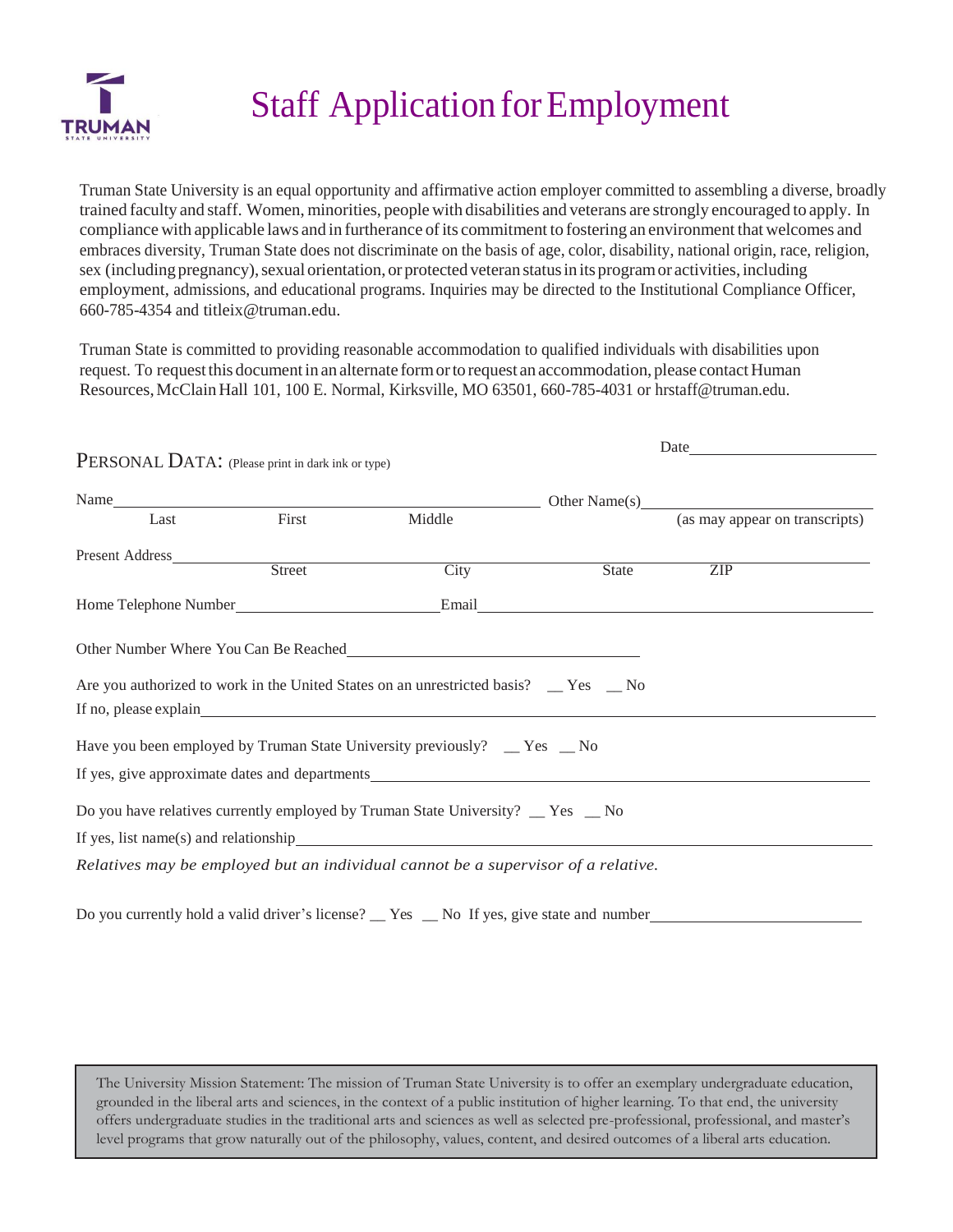## TYPE OF POSITION DESIRED:

| Are you applying for a currently advertised position? __ Yes __ No |  |  |  |  |
|--------------------------------------------------------------------|--|--|--|--|
|                                                                    |  |  |  |  |
| How did you learn of this opening?                                 |  |  |  |  |
| -Human Resources Job Posting                                       |  |  |  |  |
|                                                                    |  |  |  |  |
|                                                                    |  |  |  |  |
| $\angle$ Other (please specify)                                    |  |  |  |  |

*Application materials will be retained in Human Resources for a limited time but will be forwarded for consideration only upon your request.*

| Are you interested in: Full-Time Part-Time Temporary (Check all that apply) |  |
|-----------------------------------------------------------------------------|--|
| If you wish part-time, what hours are you available for work:               |  |
| When are you available to begin work:                                       |  |

### SKILLS:

### **SECRETARIAL/CLERICAL:**

(Please check and indicate speed where applicable.)

\_\_ Copier/Fax

\_\_Typing wpm

\_Filing \_\_ Bookkeeping/Cashier \_\_ Email \_\_ Word-Processing

#### **COMPUTER:**

Please list software and/or hardware proficiencies that are not listed above:

### **PHYSICAL PLANT:**

Please list mechanical, construction, grounds-keeping, plumbing, electrical, or custodial skills: (be specific)

 $\overline{\phantom{0}}$ 

**LIBRARY:**

Please list specific skills:

What experiences, skills, or abilities would especially qualify you for employment at Truman State University?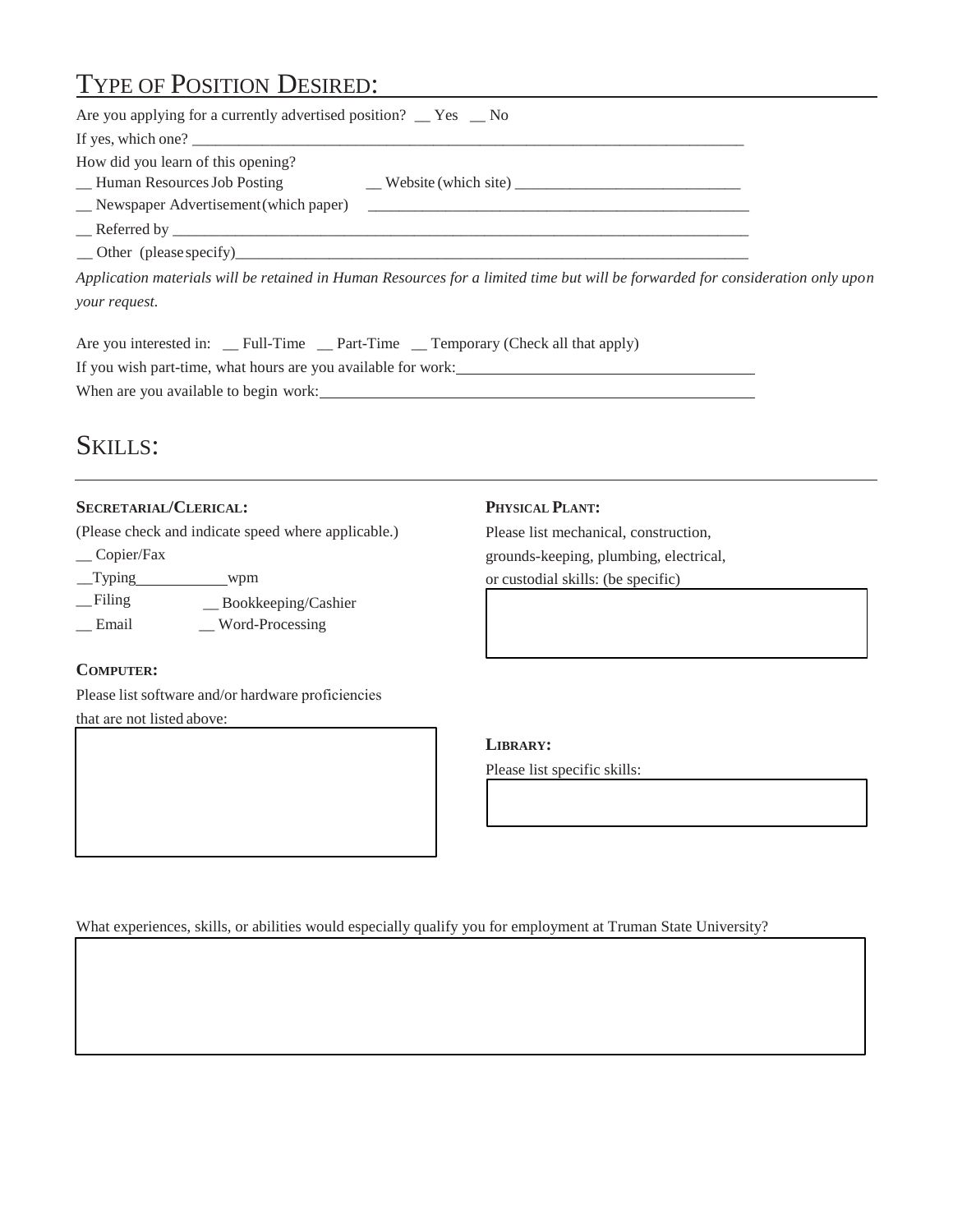EMPLOYER REFERENCES: Show your employment history for the past ten years including any open periods. List present or most recent employment or open time period first. Please add supplemental sheets if necessary. Please give complete address, including ZIP code. This section may be supplemented with, but not replaced by, a resume.

| Most Recent Employer           | Kind of Business             |                    | Salary         |                               |
|--------------------------------|------------------------------|--------------------|----------------|-------------------------------|
|                                |                              |                    | Starting       | Leaving                       |
| Address of Employer            |                              | Telephone          | Dates Employed |                               |
|                                |                              |                    | From           | To                            |
| Describe Your Duties (detail): |                              |                    |                | May we contact for references |
|                                |                              |                    | $Y$ es         | $\overline{\phantom{1}}$ No   |
| Your Title Upon Leaving        | Name and Title of Supervisor | Reason for Leaving |                |                               |
|                                |                              |                    |                |                               |

| Employer                       | Kind of Business             |                    | Salary         |                                            |
|--------------------------------|------------------------------|--------------------|----------------|--------------------------------------------|
|                                |                              |                    | Starting       | Leaving                                    |
| Address of Employer            |                              | Telephone          | Dates Employed |                                            |
|                                |                              |                    | From           | To                                         |
| Describe Your Duties (detail): |                              |                    | Yes            | May we contact for references<br>$\Box$ No |
|                                |                              |                    |                |                                            |
| Your Title Upon Leaving        | Name and Title of Supervisor | Reason for Leaving |                |                                            |

| Employer                       | Kind of Business             |                    | Salary                 |                                                         |
|--------------------------------|------------------------------|--------------------|------------------------|---------------------------------------------------------|
|                                |                              |                    | Starting               | Leaving                                                 |
| Address of Employer            |                              | Telephone          | Dates Employed         |                                                         |
|                                |                              |                    | From                   | To                                                      |
| Describe Your Duties (detail): |                              |                    | $\mathbf{V}_{\rm{es}}$ | May we contact for references<br>$\overline{\text{No}}$ |
| Your Title Upon Leaving        | Name and Title of Supervisor | Reason for Leaving |                        |                                                         |

| Employer                       | Kind of Business             |                    | Salary               |                                           |
|--------------------------------|------------------------------|--------------------|----------------------|-------------------------------------------|
|                                |                              |                    | Starting             | Leaving                                   |
| Address of Employer            |                              | Telephone          | Dates Employed       |                                           |
|                                |                              |                    | From                 | To                                        |
| Describe Your Duties (detail): |                              |                    | $\mathbf{\perp}$ Yes | May we contact for references<br>$\rm No$ |
| Your Title Upon Leaving        | Name and Title of Supervisor | Reason for Leaving |                      |                                           |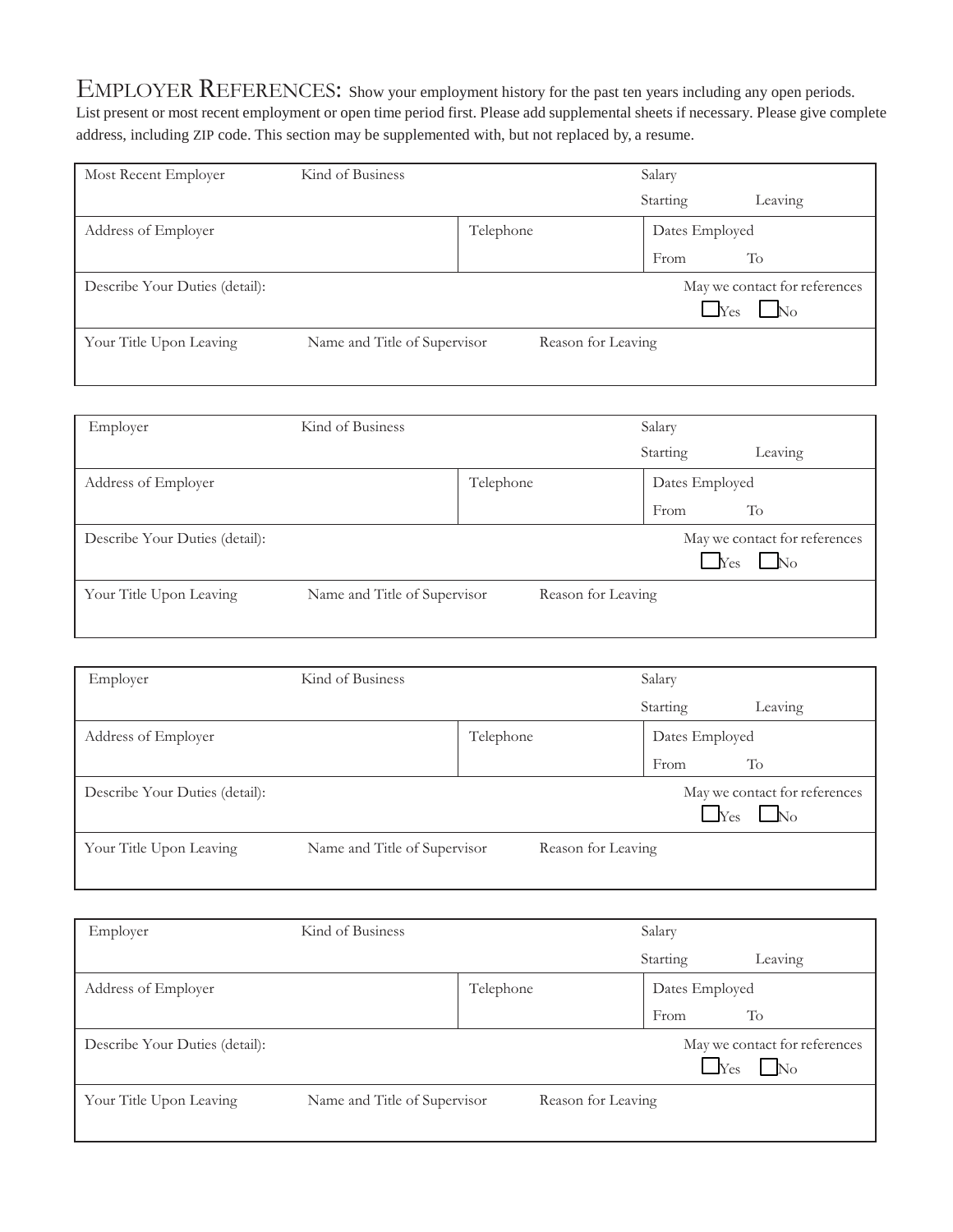### EDUCATIONAL RECORD:

Please attach transcripts or contact Human Resources if you are unable to obtain.

|             | Name and Address of School<br>including ZIP | Course of Study | Completed | Years             |                    | Did You<br>Graduate? | List Diploma,<br>Degree, or Certificate |
|-------------|---------------------------------------------|-----------------|-----------|-------------------|--------------------|----------------------|-----------------------------------------|
| High School |                                             |                 |           | $2 \mid 3 \mid 4$ |                    | $\rm No$<br>Yes      |                                         |
|             |                                             |                 |           |                   |                    |                      |                                         |
| Vocational/ |                                             |                 |           |                   | $2 \mid 3 \mid 4$  | Yes<br>$\rm No$      |                                         |
| Technical   |                                             |                 |           |                   |                    |                      |                                         |
|             |                                             |                 |           |                   | $2 \overline{3}$ 4 | $\rm No$<br>Yes      |                                         |
| College     |                                             |                 |           |                   |                    |                      |                                         |
|             |                                             |                 |           | 1 2 3 4           |                    | $\rm No$<br>Yes      |                                         |
| College     |                                             |                 |           |                   |                    |                      |                                         |

### REFERENCES:

Not Former Employers or Relatives. Please list at least three people that you have known for a minimum of one year. List at least one who is not employed at Truman State University.

| Name:       | Phone: |
|-------------|--------|
| Occupation: | Email: |
|             |        |
| Name:       | Phone: |
| Occupation: | Email: |
|             |        |
| Name:       | Phone: |
| Occupation: | Email: |

Please read all of the statements below and then sign and date the application.

I authorize Truman State University to make an investigation of any or all of the facts set forth in this application.

I understand that relevant transcripts will be required before any offer of employment is made for all positions and, therefore, should be submitted along with this application. (Please contact Human Resources if obtaining transcripts will create an undue hardship.)

I certify that all statements made by me on this application are true and complete to the best of my knowledge and that I have withheld nothing which, if disclosed, would affect this application unfavorably. I understand that the willful omission of pertinent material facts or falsification of any information in this application is grounds for refusal to hire or, if I have been hired, grounds for termination.

I authorize my previous employers, schools, or persons named as references to give any information regarding employment or educational records. I agree that Truman State University and my previous employers shall not be held liable in any respect if a job offer is not extended, or is withdrawn, or if my employment is terminated because of reference information, false statements, omissions, or answers made by me on this application. If I am employed by Truman State University, I will comply with all policies and procedures as set forth in any communication distributed or available to employees.

I understand that employment with Truman State University is "at will," which means that either I or Truman State University can terminate the employment relationship at any time, with or without prior notice, and for any reason not prohibited by statute. All employment is continued on that basis. I understand that no supervisor, manager, or executive of Truman State University, other than the President, has any authority to alter the foregoing.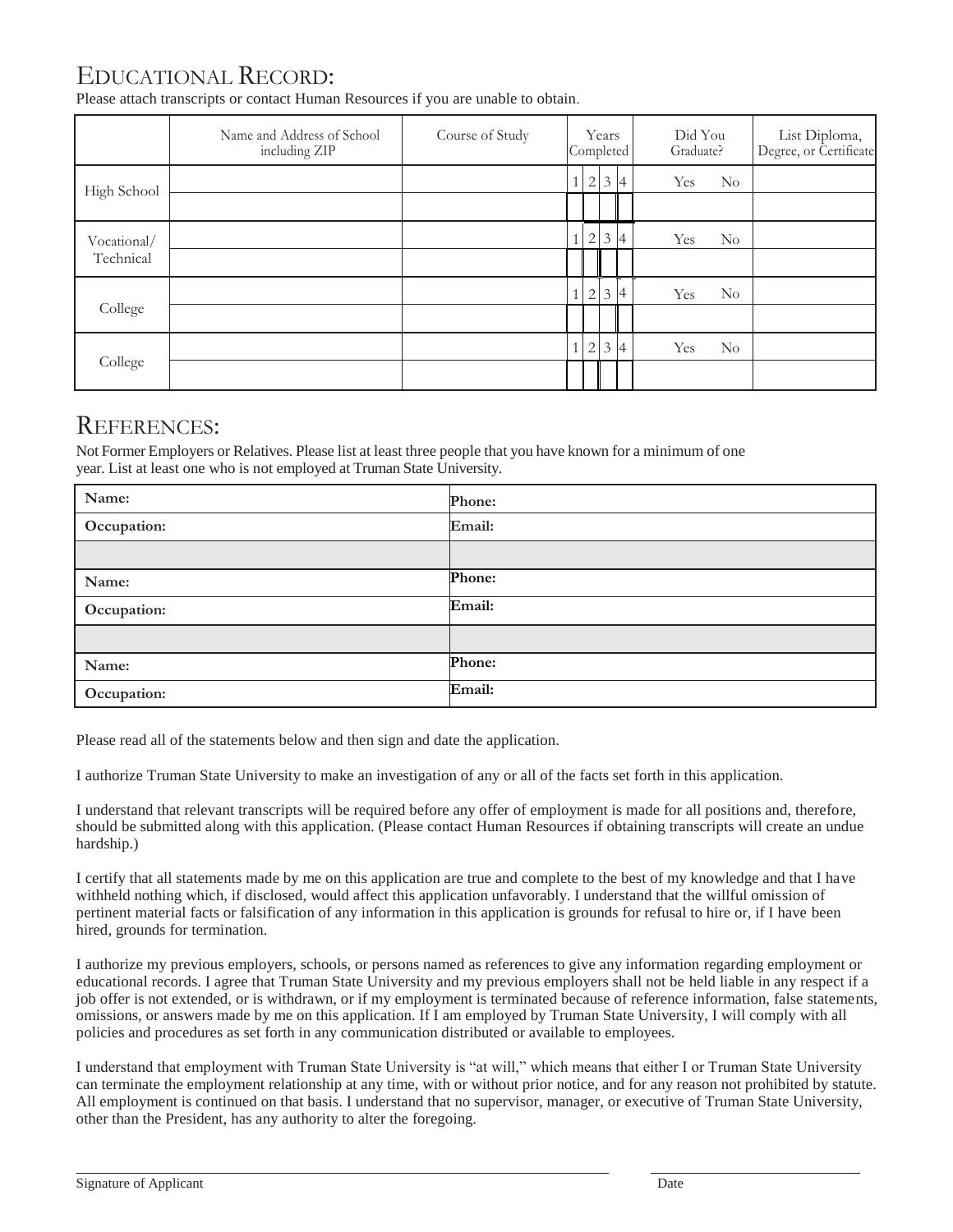### **Truman State University Self-Identification Form**

As a federal contractor, Truman State University is subject to governmental recordkeeping and reporting requirements for the administration of civil rights laws and regulations. In compliance with these regulations, we are required to record the number of employees by gender and race/ethnic group, as well as veteran status. We are asking employees to complete a voluntary selfidentification form so that we can update our records for accurate reporting.

Completion of this form is voluntary and will not affect your employment opportunities or terms or conditions of employment. The information obtained will be kept confidential and may only be used in accordance with provisions of applicable laws, executive orders, and regulations, including those that require the information to be summarized and reported to the federal government for civil rights enforcement. When reported, data will not identify any specific individual.

| Name:                                        | Date:<br>the control of the control of the control of the control of the control of the control of |
|----------------------------------------------|----------------------------------------------------------------------------------------------------|
| Job Title: _________________________________ |                                                                                                    |
| Gender: Male<br><b>Female</b>                |                                                                                                    |

**Race/Ethnicity:** Please indicate the racial/ethnic group with which you identify. Definitions are provided on the back of this form.

\_\_\_ **Hispanic or Latino**

\_\_\_ **White (Not Hispanic or Latino)**

\_\_\_ **Black or African American (Not Hispanic or Latino)**

\_\_\_ **Native Hawaiian or Other Pacific Islander (Not Hispanic or Latino)**

\_\_\_ **Asian (Not Hispanic or Latino)**

\_\_\_ **American Indian or Alaska Native (Not Hispanic or Latino)**

\_\_\_ **Two or More Races (Not Hispanic or Latino)**

**Veteran Status:** If you believe you belong to any of the categories of protected veterans listed on the back of this form, please indicate by checking the appropriate box below. As a Government contractor subject to VEVRAA, we request this information in order to measure the effectiveness of the outreach and positive recruitment efforts we undertake pursuant to VEVRAA.

\_\_\_ **I identify as one or more of the classifications of protected veteran listed on the back of this form.**

\_\_\_ **I am not a protected veteran.**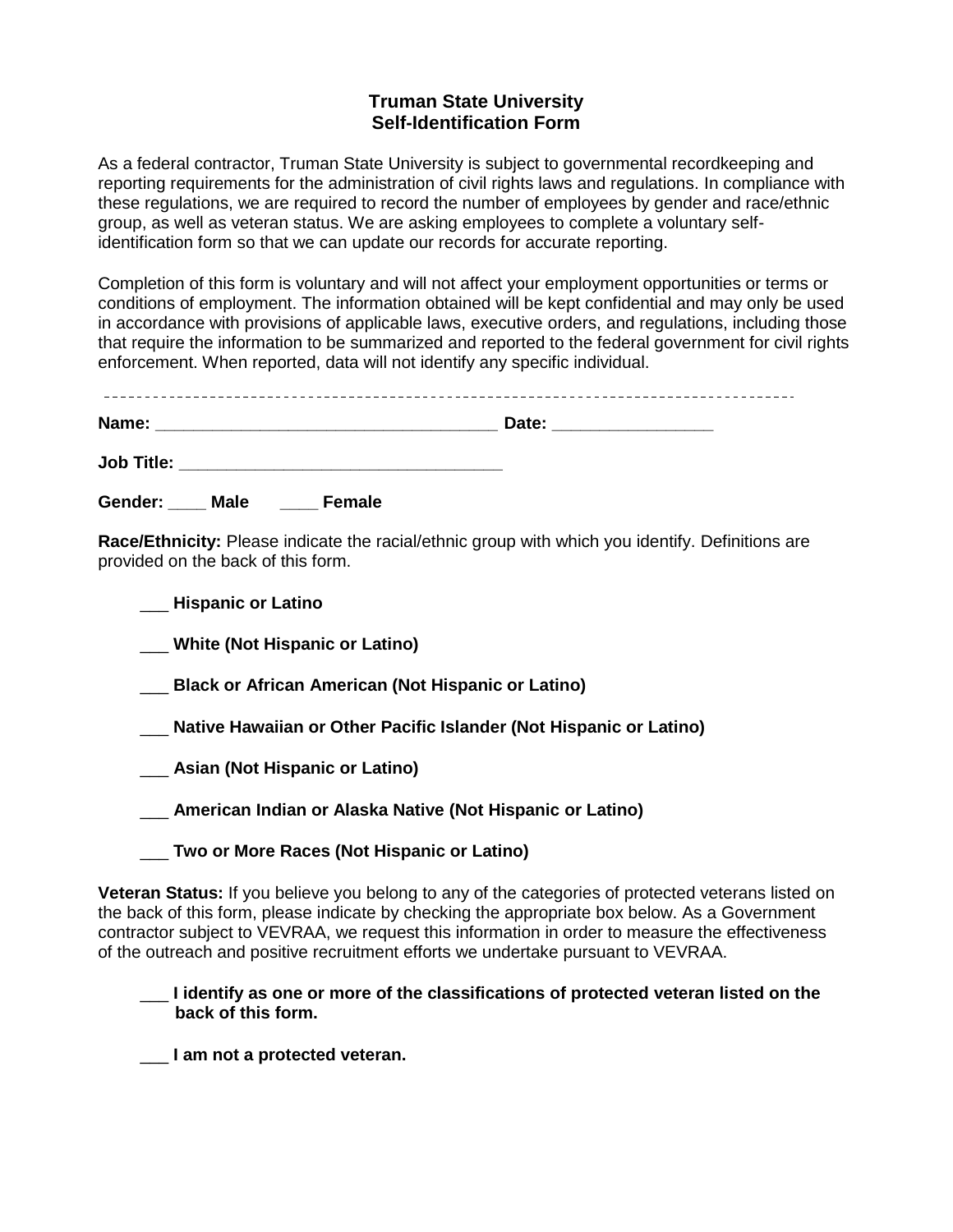### **Definitions:**

**Hispanic or Latino** – A person of Cuban, Mexican, Puerto Rican, South or Central American, or other Spanish culture or origin regardless of race.

**White (Not Hispanic or Latino)** – A person having origins in any of the original peoples of Europe, the Middle East or North Africa.

**Black or African American (Not Hispanic or Latino)** – A person having origins in any of the black racial groups of Africa.

**Native Hawaiian or Other Pacific Islander (Not Hispanic or Latino)** – A person having origins in any of the peoples of Hawaii, Guam, Samoa or other Pacific Islands.

**Asian (Not Hispanic or Latino)** – A person having origins in any of the original peoples of the Far East, Southeast Asia or the Indian Subcontinent, including, for example, Cambodia, China, India, Japan, Korea, Malaysia, Pakistan, the Philippine Islands, Thailand and Vietnam.

**American Indian or Alaska Native (Not Hispanic or Latino)** – A person having origins in any of the original peoples of North and South America (including Central America) and who maintain tribal affiliation or community attachment.

**Two or More Races (Not Hispanic or Latino)** – All persons who identify with more than one of the above five races.

**Protected Veterans:** Truman State University is subject to the Vietnam Era Veterans' Readjustment Assistance Act of 1974, as amended by the Jobs for Veterans Act of 2002, [38](http://api.fdsys.gov/link?collection=uscode&title=38&year=mostrecent§ion=4212&type=usc&link-type=html)  [U.S.C. 4212](http://api.fdsys.gov/link?collection=uscode&title=38&year=mostrecent§ion=4212&type=usc&link-type=html) (VEVRAA), which requires Government contractors to take affirmative action to employ and advance in employment veterans in the following classifications:

- A disabled veteran includes any veteran of the U.S. military, ground, naval or air service who: (a) is entitled to compensation, or who but for the receipt of military retired pay would be entitled to compensation under laws administered by the Secretary of Veteran Affairs, or (b) was discharged or released from active duty because of service-connected disability.
- Recently Separated Veteran includes any veteran during the three-year period beginning on the date of such veteran's discharge or release from active duty in the U.S. military, ground, naval or air service.
- Active Duty Wartime or Campaign Badge Veteran includes any veteran who served on active duty in the U.S. military, ground, naval or air service in a war, campaign or expedition in which a campaign badge has been authorized under the laws administered by the Department of Defense.
- Armed Forces Service Medal Veteran includes any veteran who, while serving on active duty in the U.S. military, ground, naval or air service, participated in a United State military operation for which an Armed Forces service medal was awarded pursuant to [Executive Order 12985.](https://www.federalregister.gov/executive-order/12985)